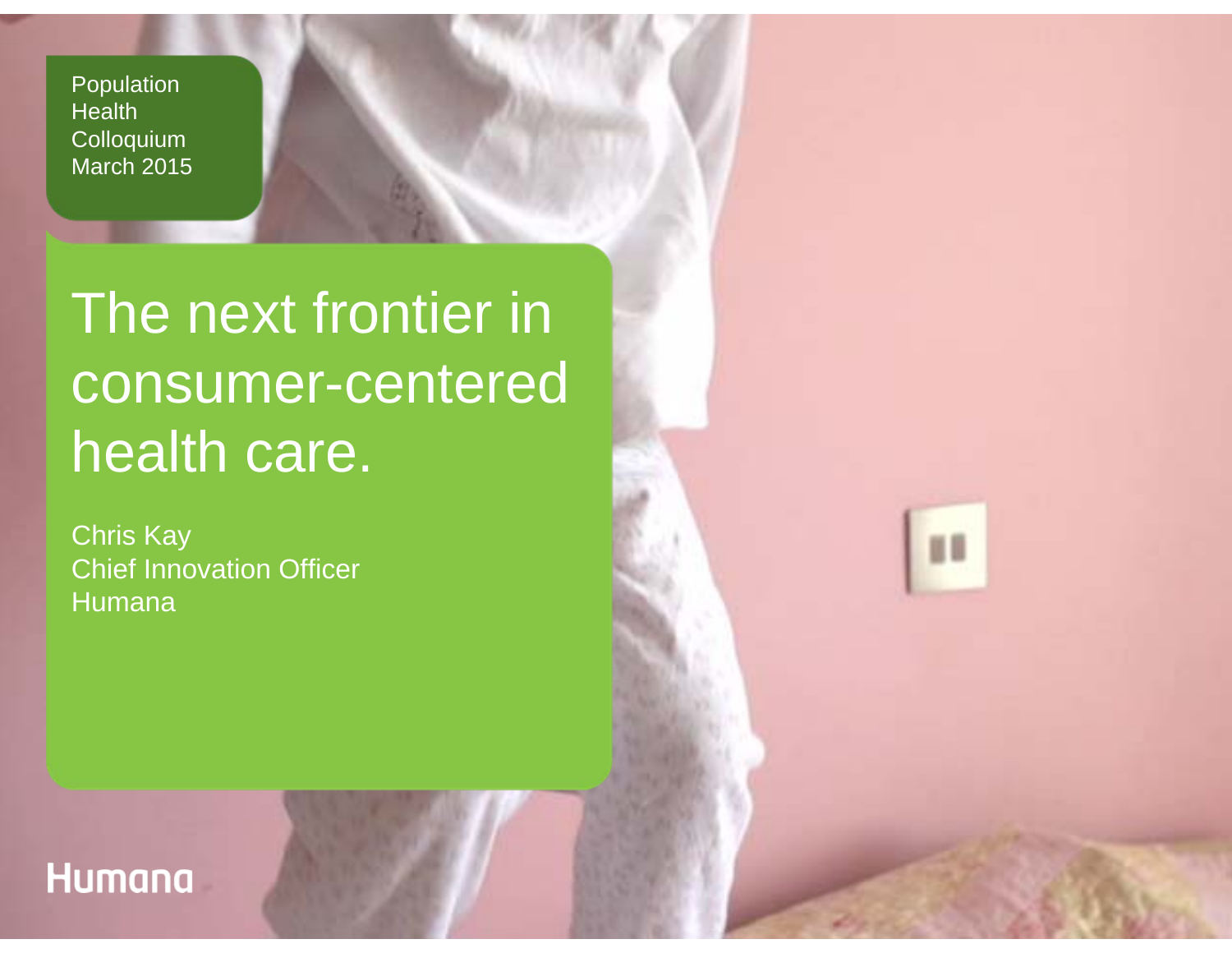To create the future, start with consumers' needs today.

The next frontier of integrated care delivery is slowing the progression of people's health conditions.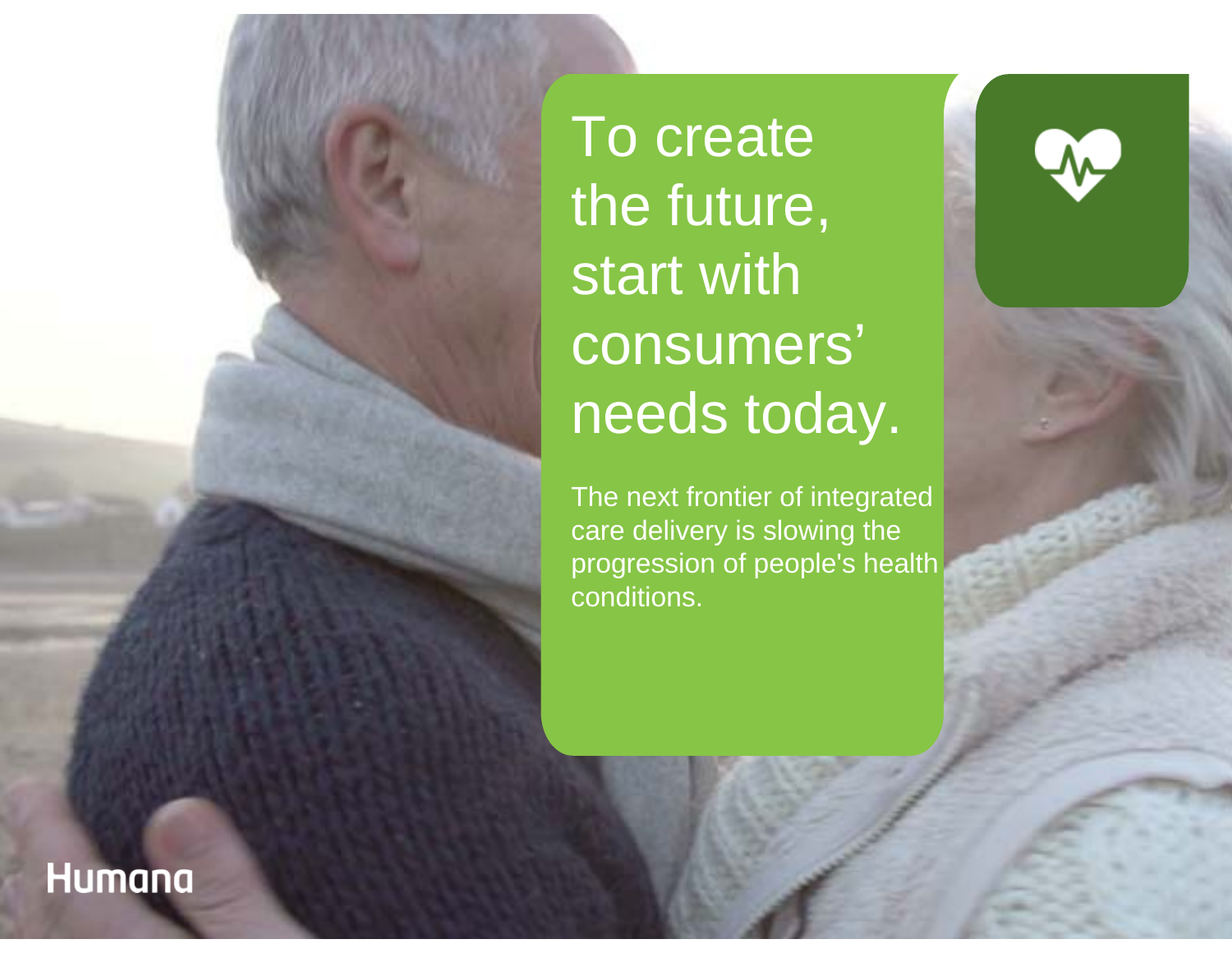



Our potential impact may be greatest at the point of diagnosis.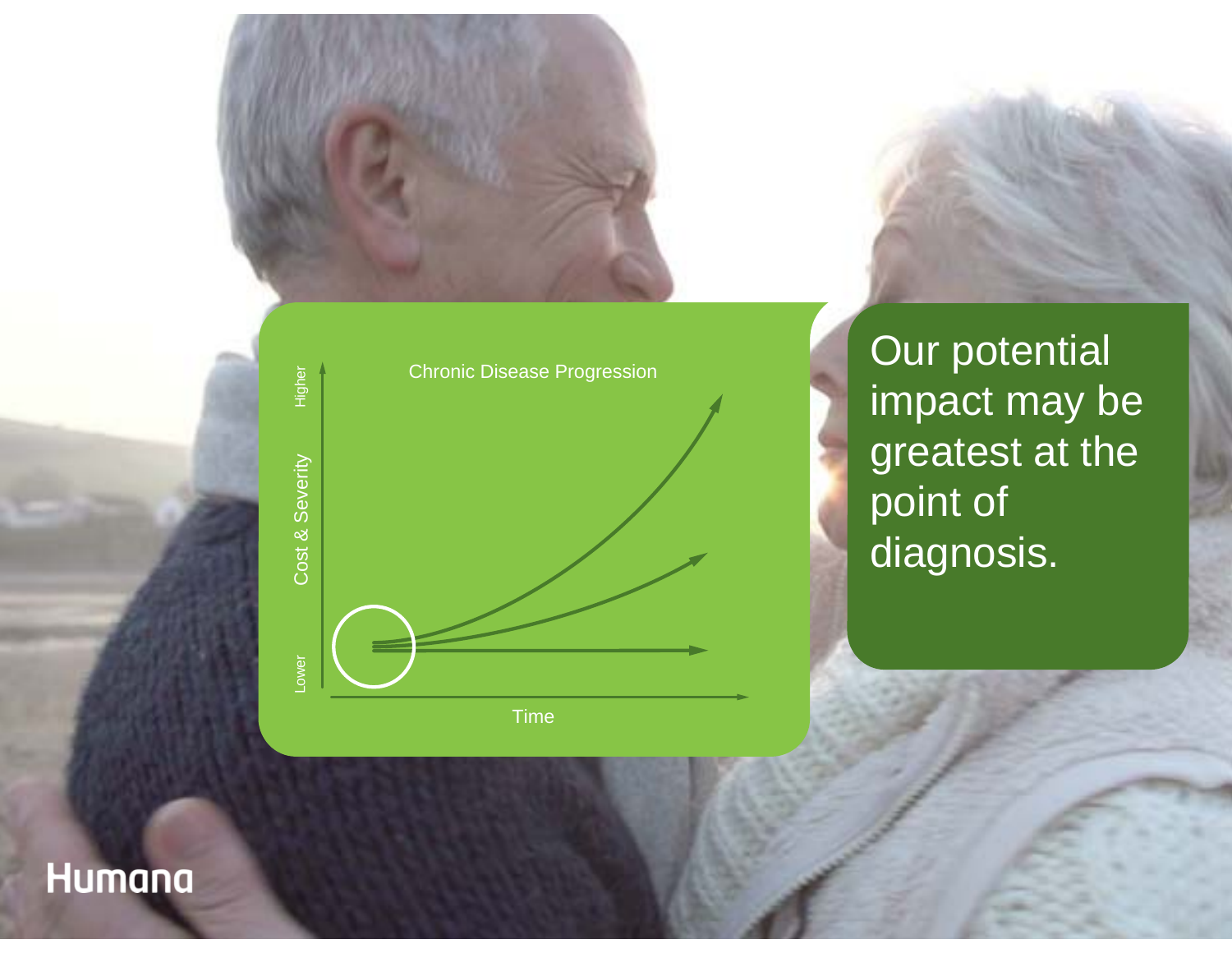What do customers want?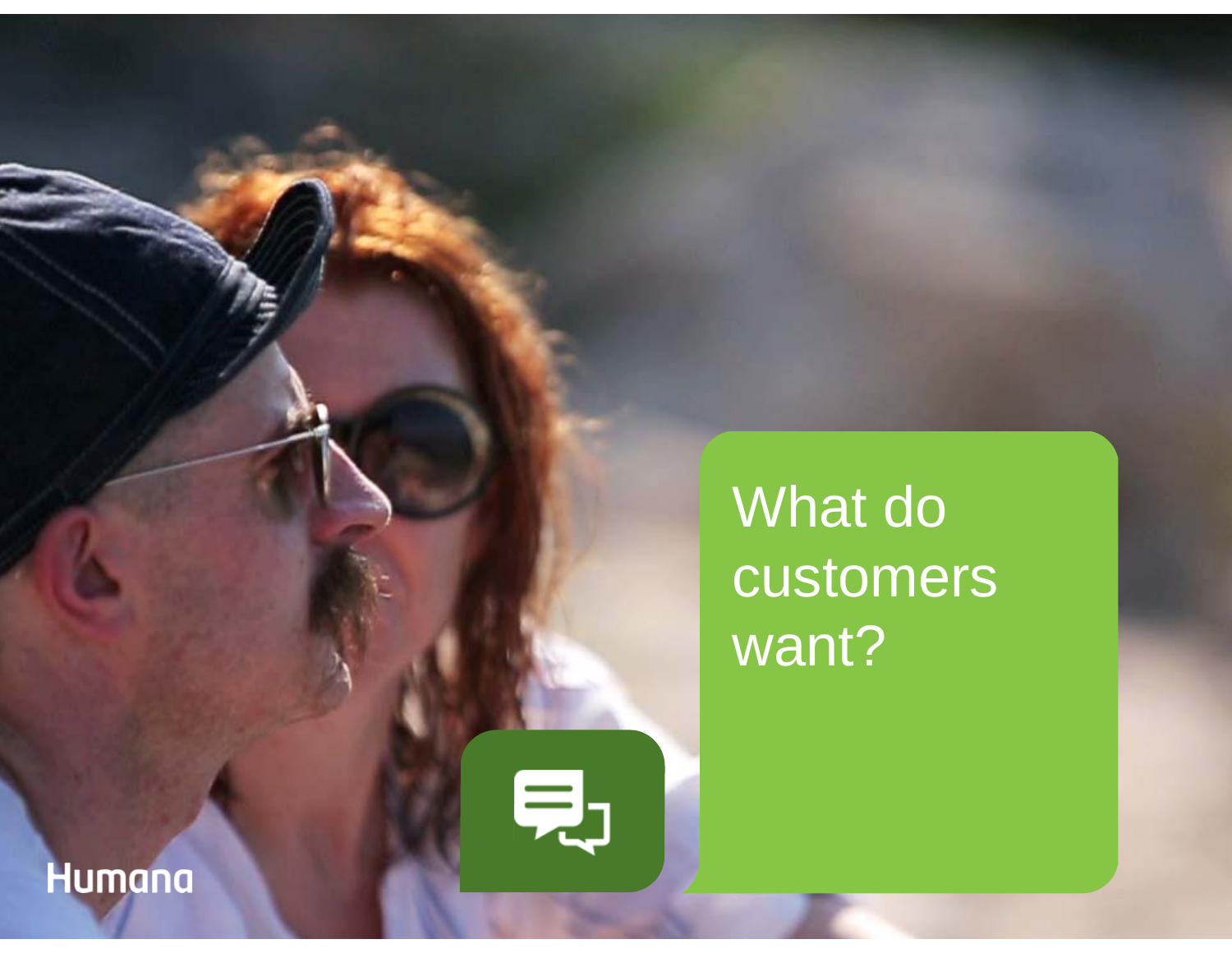## Focus on removing the barriers to health.

Critical capability required....

**Consumer** 

Data &**Connectivity** 

Provider

Care delivery Care coordinationEducation & self-careMedication access & adherencePersonalized care experiences **Connectivity** Clinical rules & workflowsProvider coordination Value-based care

Population health

These are foundational capabilities that will enable advanced consumer- and providerfacing capabilities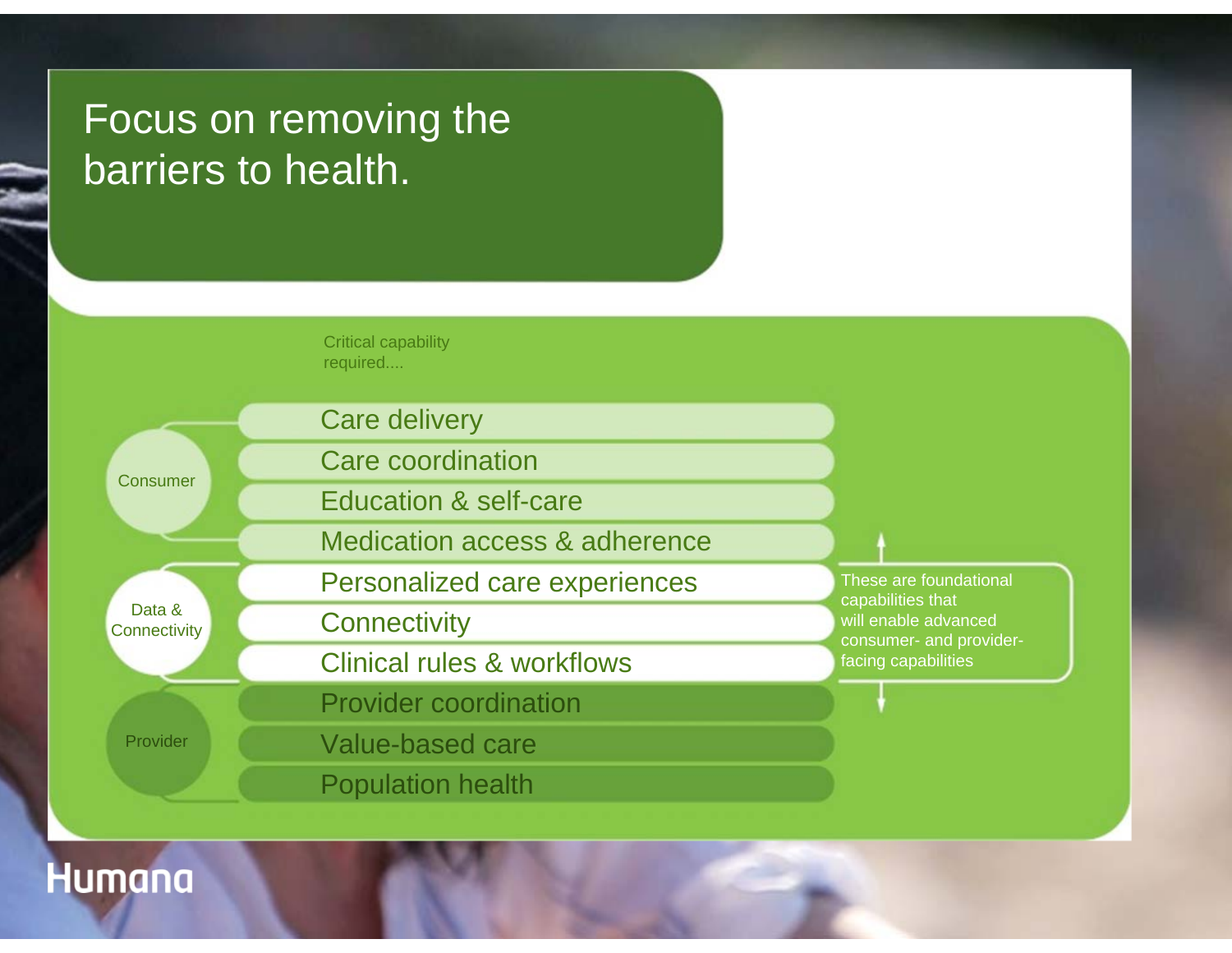Start small to build a flow of new health services.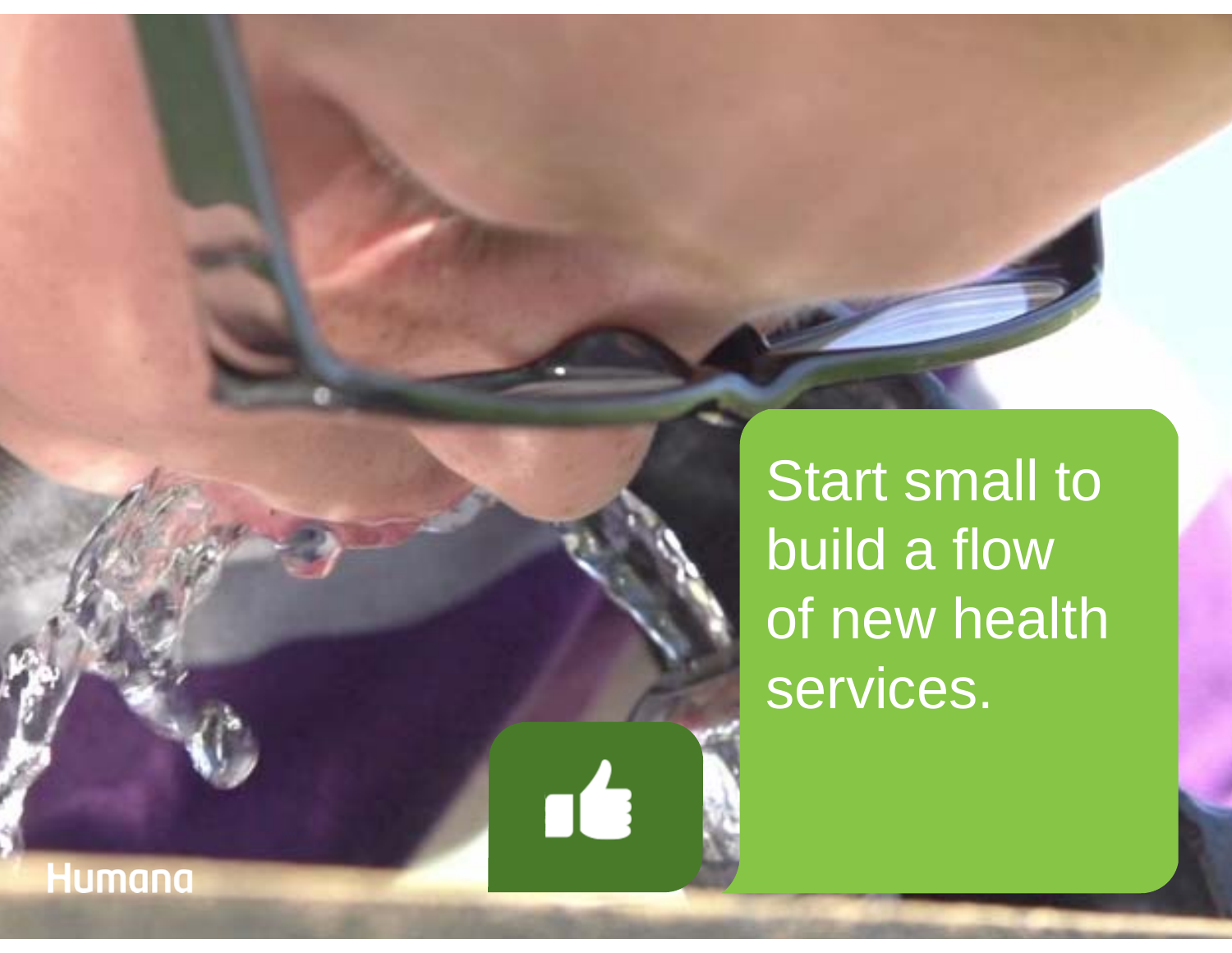Use new technologies to create new possibilities.

Technologies are rapidly emerging to make care less variable, more relevant, more seamless, more complete, and more empowering.

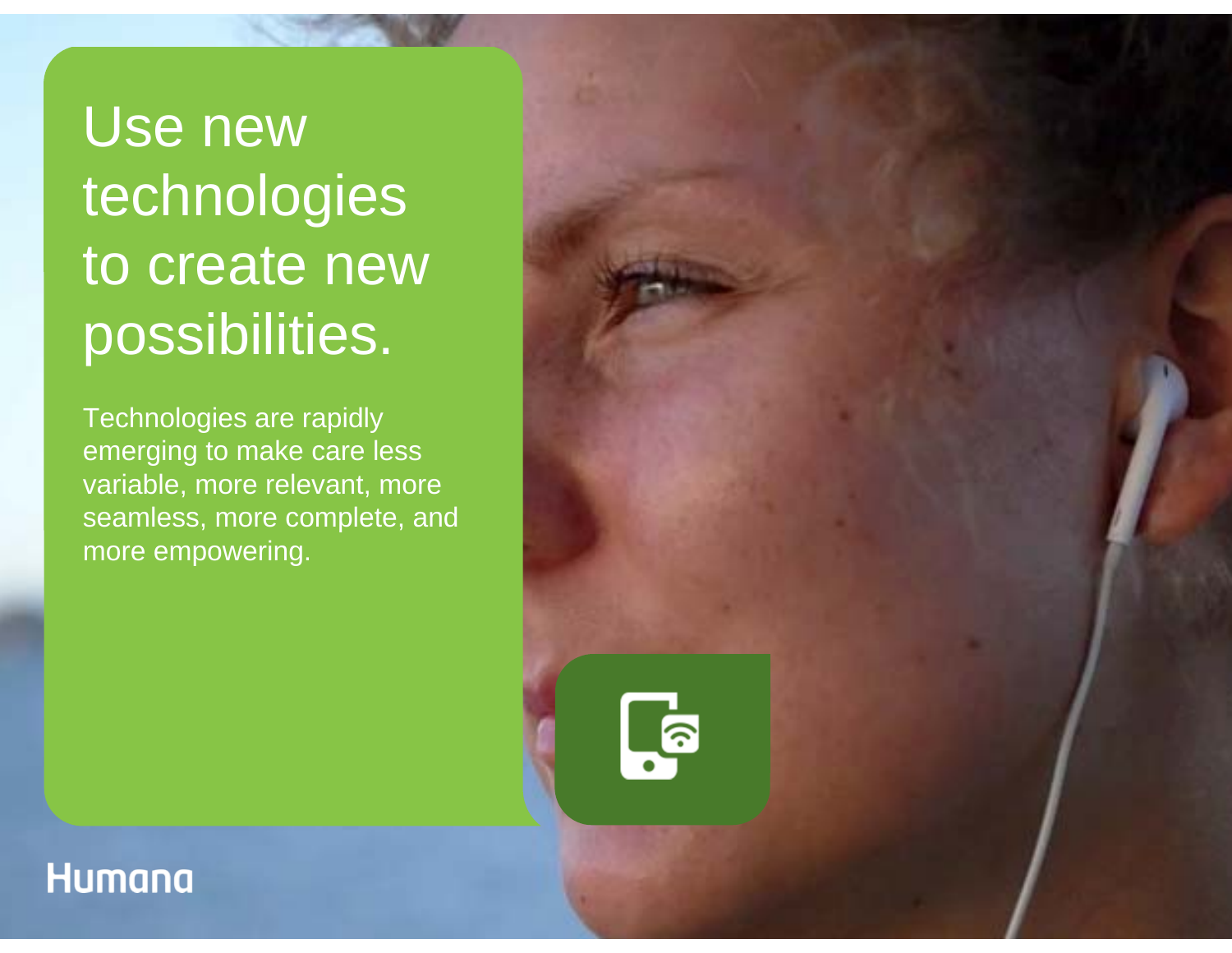# Wearables for example...

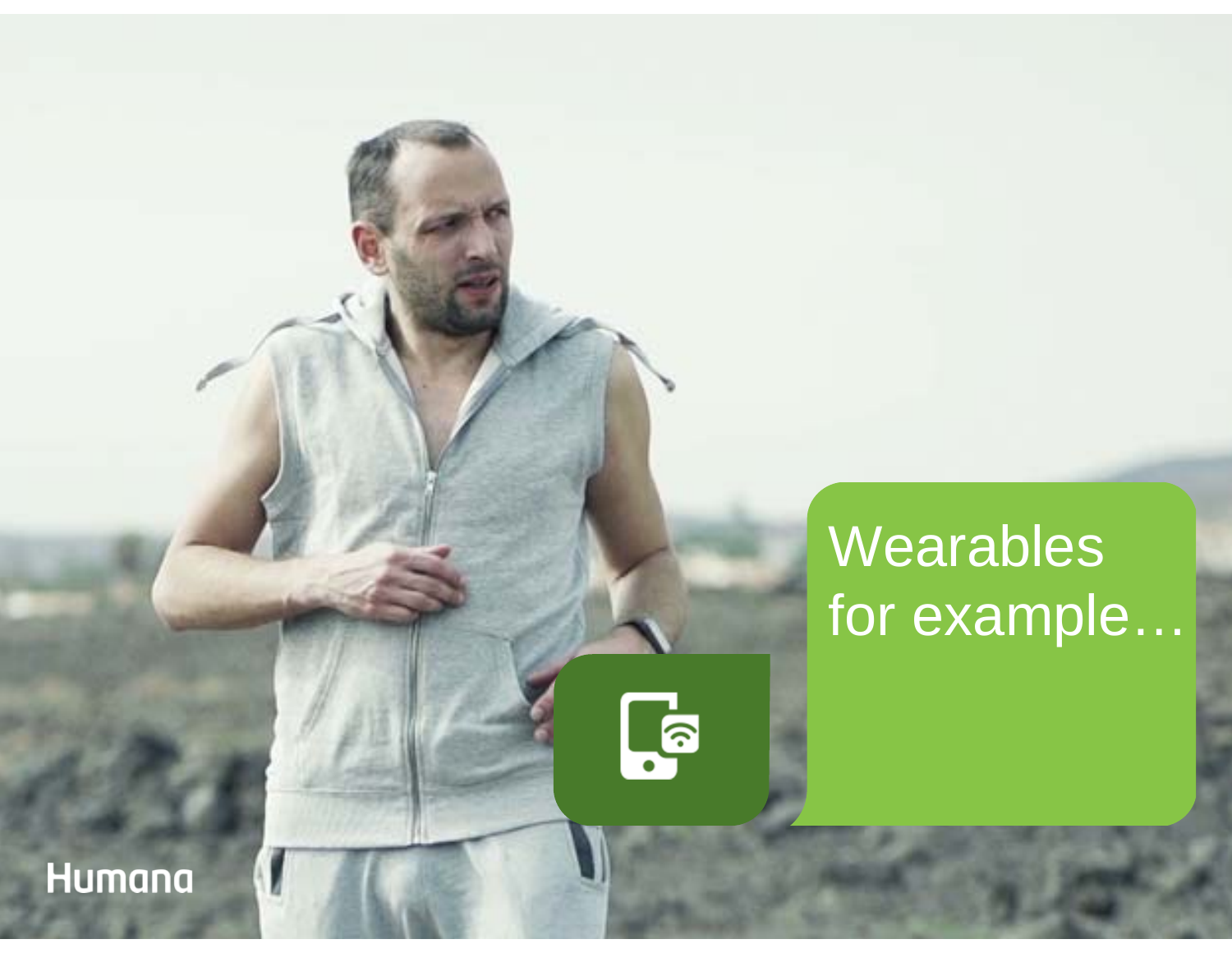…enabled by a rich, connected infrastructure.

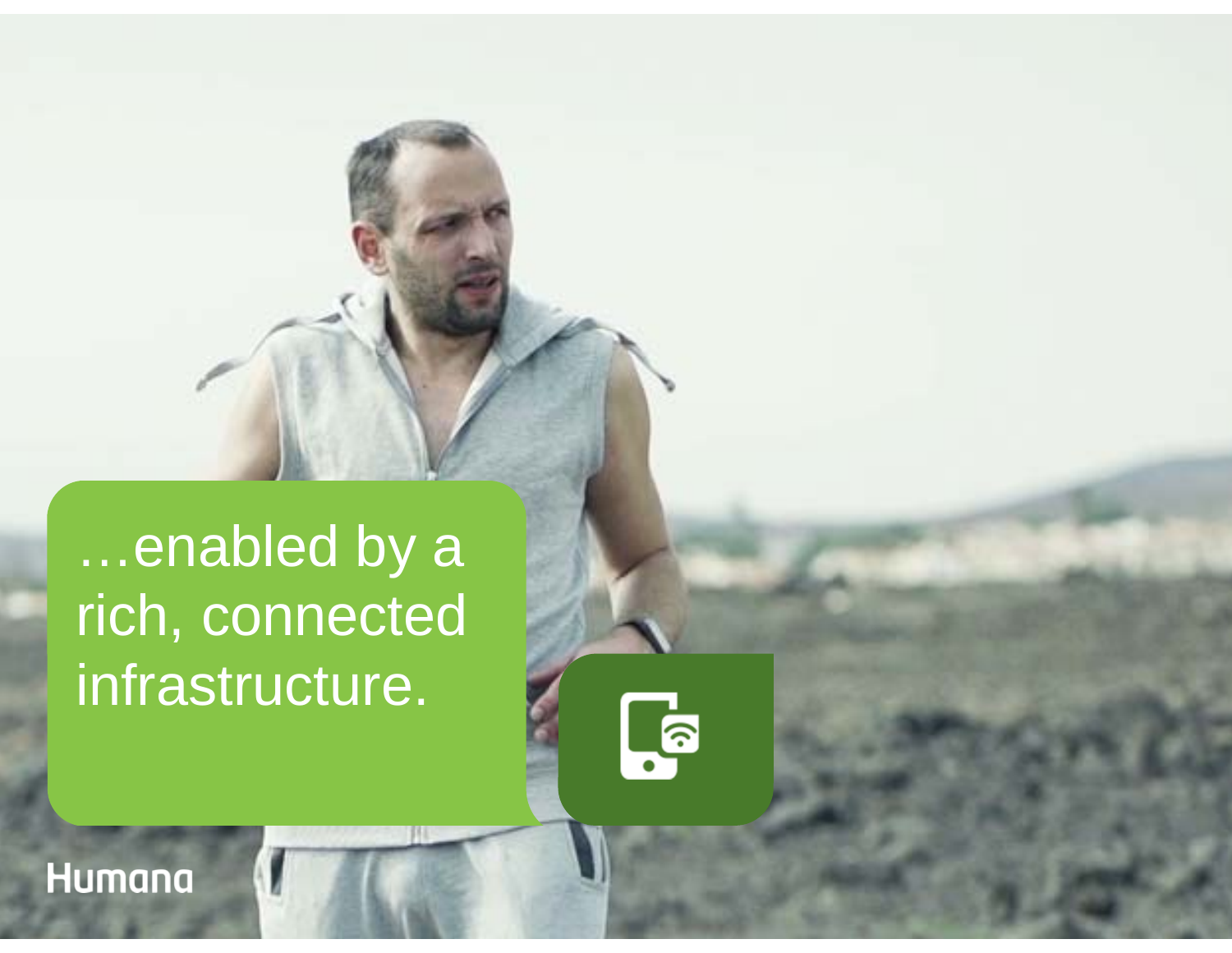## Be a good partner.

"In most areas [innovation] happens from innovators outside the system, acting somewhat naively, failing and then realizing they need some knowledge and collaboration with the system." — Vinod Khosla